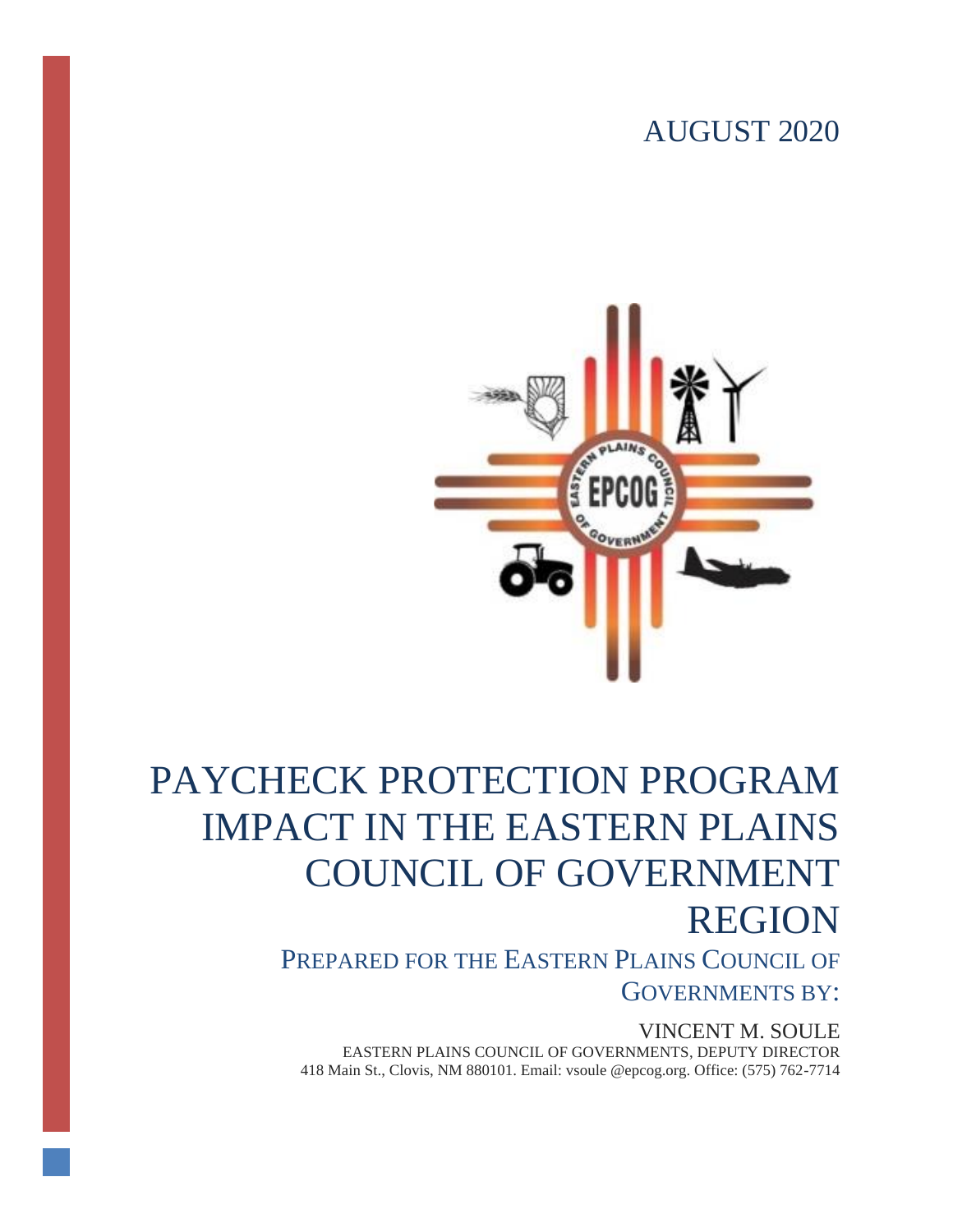# **Table of Contents**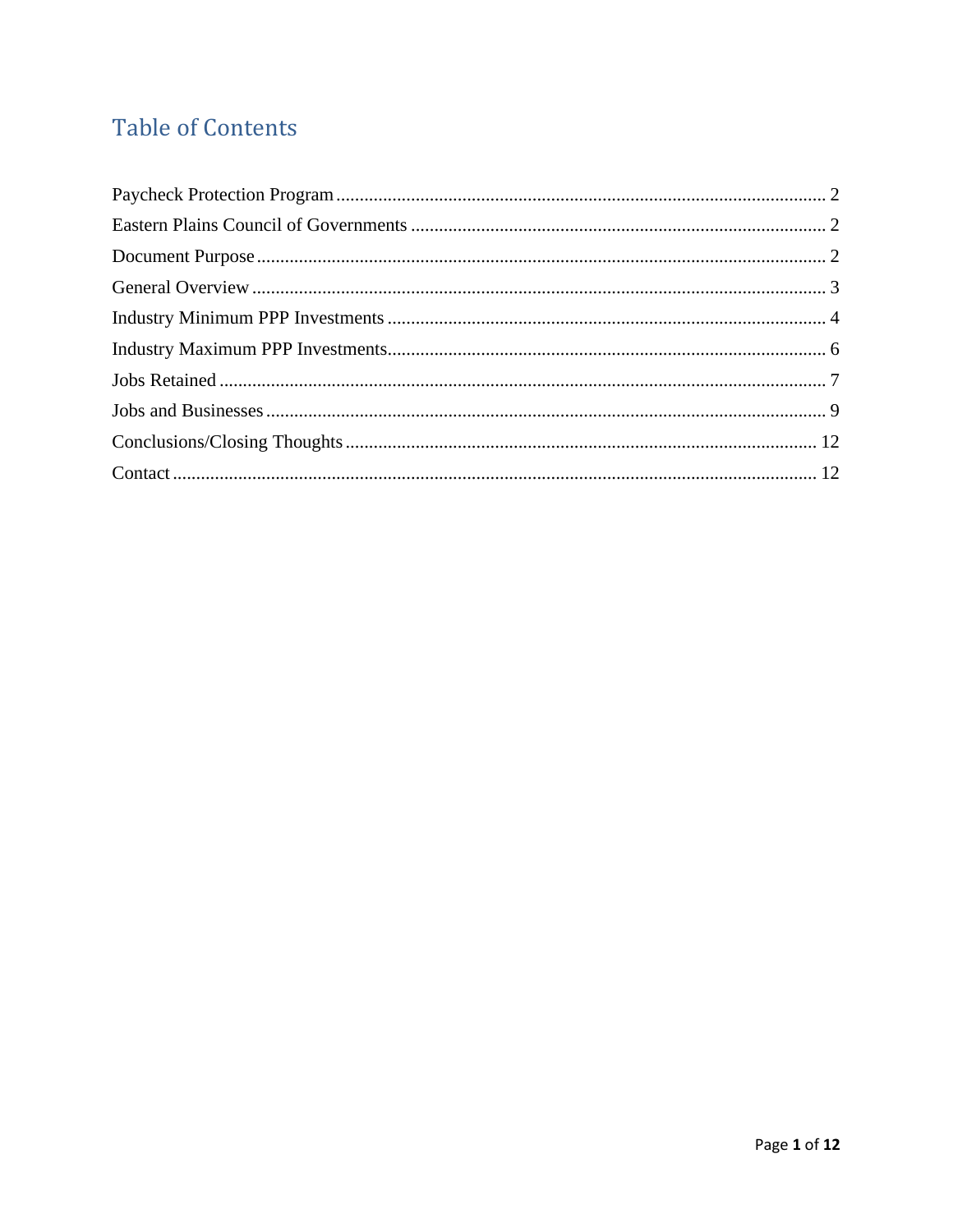# Introduction

# <span id="page-2-0"></span>Paycheck Protection Program

The Paycheck Protection Program (PPP) is a loan program that was created by the US Congress in 2020 in response to the global pandemic of COVID-19 (SARS-CoV-2). The purpose of this program is to assist small businesses with resources they need to maintain their payroll, rehire employees that may have been laid off, and to cover applicable overhead as it relates to the negative impacts of COVID-19<sup>1</sup>.

### <span id="page-2-1"></span>Eastern Plains Council of Governments

The Eastern Plains Council of Governments (EPCOG) is a voluntary association of government entities within a seven-county planning and development district<sup>2</sup>. EPCOG is one of seven Council of Governments (COGs) in the state of New Mexico<sup>3</sup> that was initially created by New Mexico *Executive Order No. 1 of 1969* by former Governor David F. Cargo. Aside from councils, COGs may also be referred to as regional commissions, planning commissions, economic development districts, planning authorities, planning districts, and metropolitan planning organizations across the United States<sup>4</sup>. COGs, in general, function with local governments to assist with transportation planning, regional planning, comprehensive planning, economic development initiatives, technical assistance, public services, and other public programs.

#### <span id="page-2-2"></span>Document Purpose

This document is meant to function as an overview of PPP as it has affected the local economy within EPCOG's region. The data and information may change as federal and state reporting of data may change. Data for this document was acquired through the US Small Business Administration (SBA) website and compiled via EPCOG.

<sup>1</sup> <https://home.treasury.gov/policy-issues/cares/assistance-for-small-businesses>

<sup>2</sup> <https://www.epcog.org/about-us>

<sup>3</sup> <https://www.nado.org/wp-content/uploads/2011/08/nmreport09.pdf>

<sup>4</sup> <https://narc.org/about/what-is-a-cog-or-mpo/>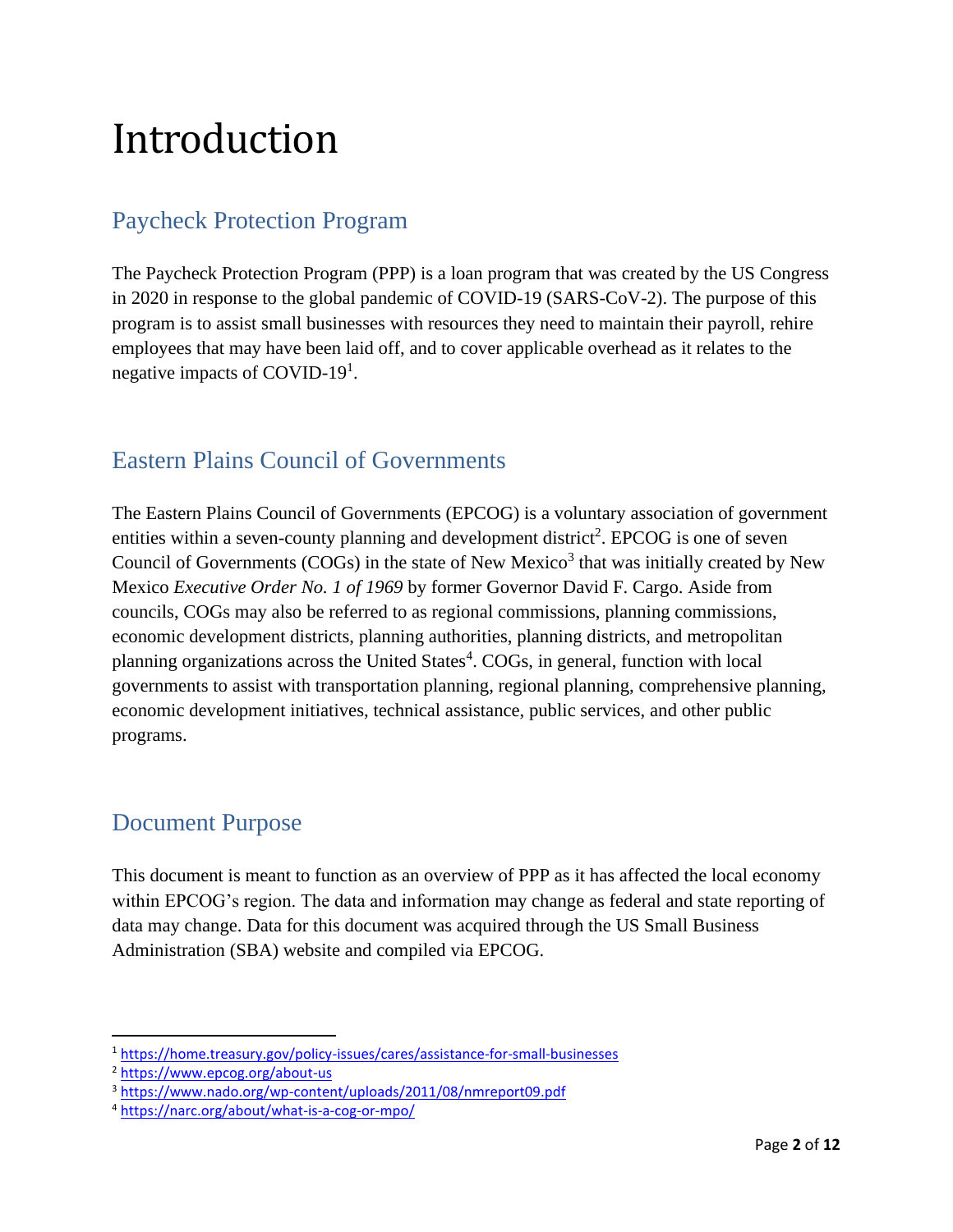# PPP and the EPCOG Region

# <span id="page-3-0"></span>General Overview

The exact loan amount for loans less than \$150,000 were given but without identifying the specific business while those \$150,000 or more were given as a varying range (i.e. \$150,00 - \$350,000) that included the specific loan recipient information, such as name and address. City and state information was provided, but whether the business is located within municipal limits was not included. Therefore, county information will be provided and include businesses within their respective, incorporated municipality boundaries. It should be noted that the economic impact of a business is not generally bound to municipal boundaries.

There are 20 general industries of which these loans will be categorized as they are generally defined by the North American Industry Classification System (NAICS) code<sup>5</sup> assigned to each respective business/loan recipient. Data from the SBA included the full NAICS code, but the reporting of a specific industry will not be included in the document.

<sup>5</sup> <https://www.naics.com/search/>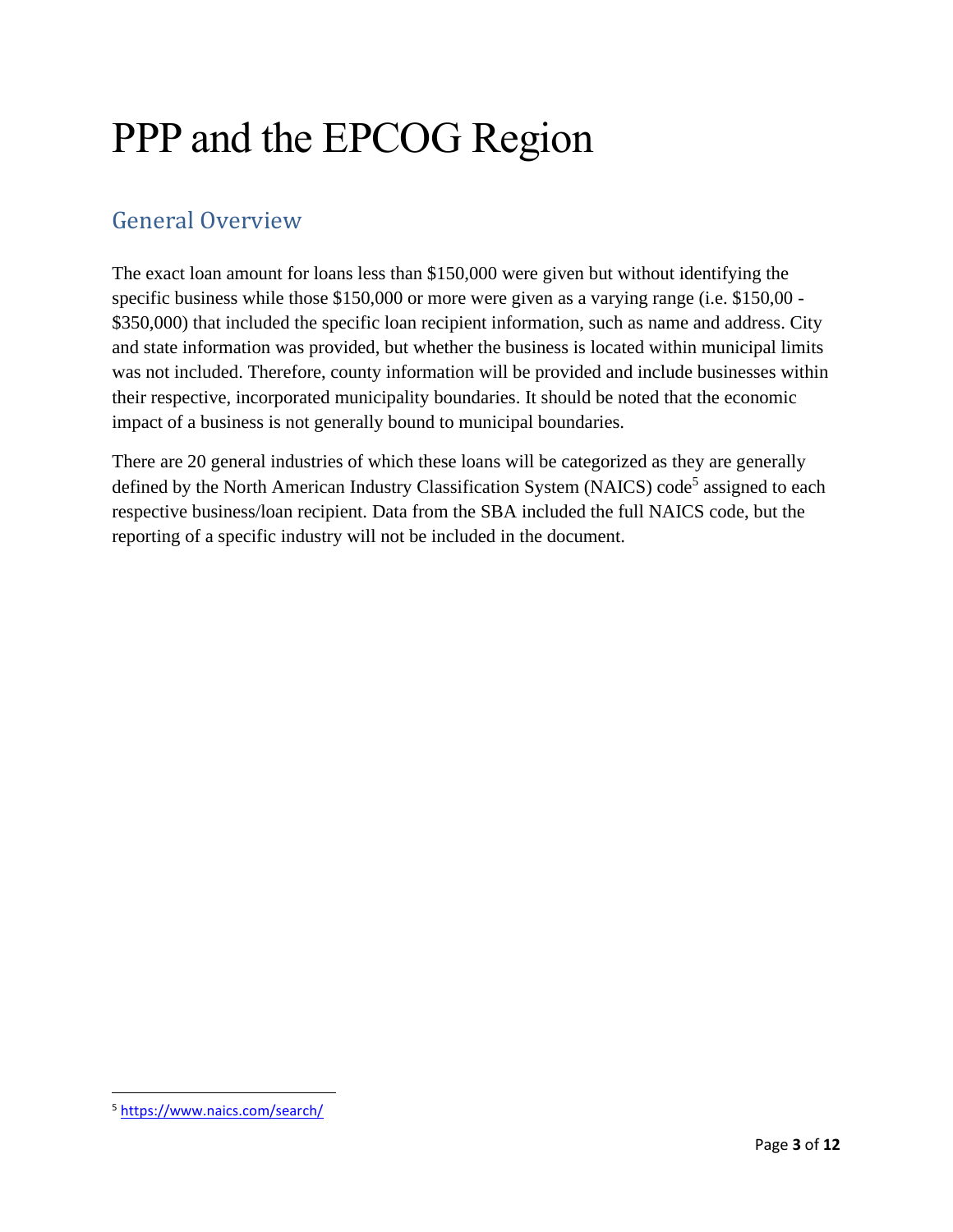#### <span id="page-4-0"></span>Industry Minimum PPP Investments



Fig.1: This is an illustration of the total minimum loan amounts per industry in the EPCOG region. Agriculture makes up the most with \$11,12 8,087.36 followed by Health Care and Social Services at \$9,153,909.42.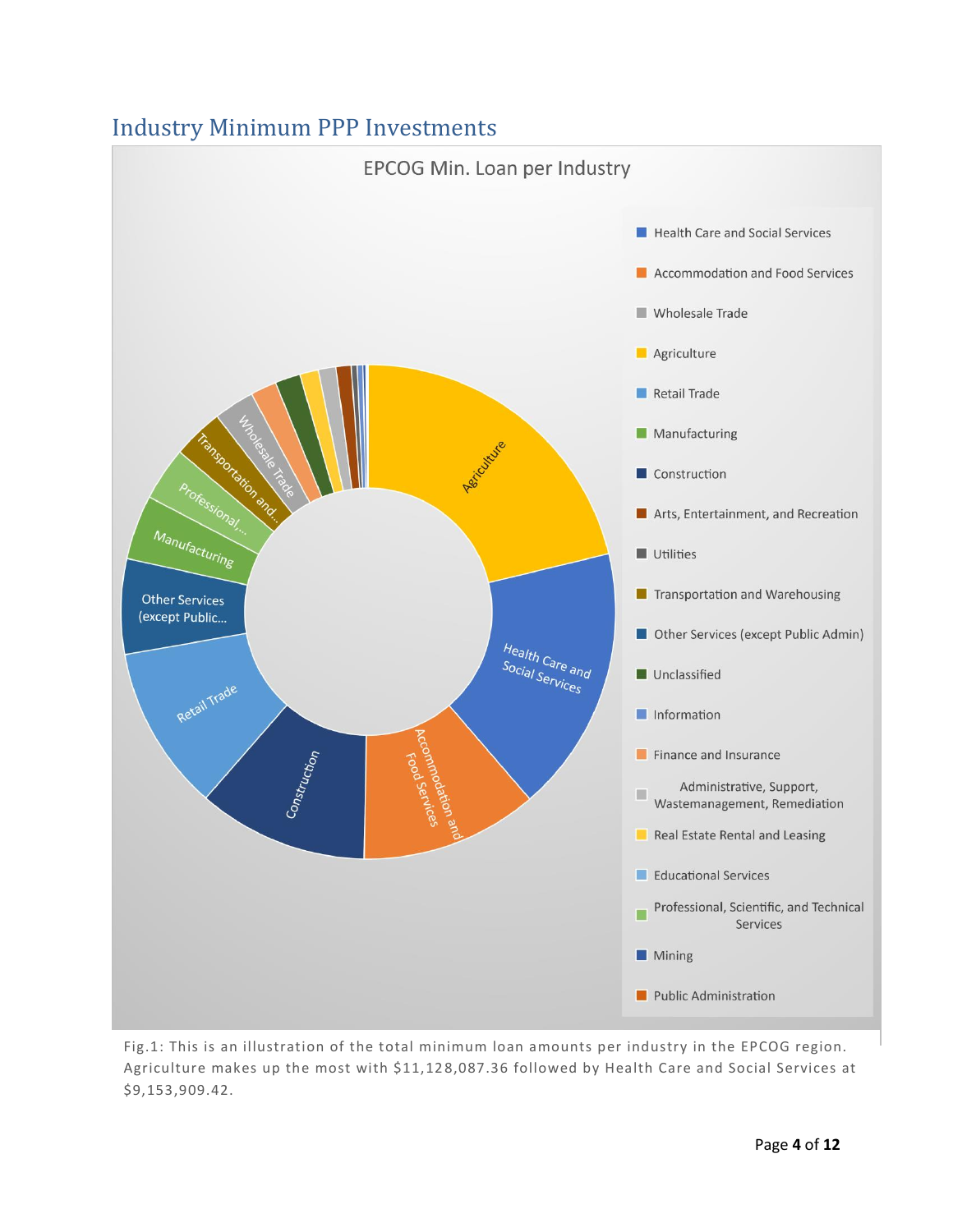The total minimum loans invested within the EPCOG region is estimated at \$52,397,651.87. Of this total, \$25,736,602.02 is comprised of businesses that received loans less than \$150,000, and \$26,700,000 is comprised of businesses that received loans of \$150,000 or more.

Agriculture was the largest industry invested in at \$11,128,081.36. This industry was followed by Health Care and Social Services at \$9,153,909.42. The following is a table of the minimum loan amounts adjusted from greatest to least.

| <b>Industry</b>                                        | <b>Minimum Loan Amount</b> |
|--------------------------------------------------------|----------------------------|
| Agriculture                                            | \$11,128,081.36            |
| <b>Health Care and Social Services</b>                 | Ś.<br>9,153,909.42         |
| <b>Accommodation and Food Services</b>                 | \$<br>6,079,198.58         |
| Construction                                           | 5,842,206.71               |
| <b>Retail Trade</b>                                    | Ś<br>5,666,065.28          |
| Other Services (except Public Admin)                   | \$<br>3,272,352.29         |
| Manufacturing                                          | 2,212,198.38               |
| Professional, Scientific, and Technical Services       | Ś<br>1,842,066.56          |
| <b>Transportation and Warehousing</b>                  | \$<br>1,742,909.39         |
| <b>Wholesale Trade</b>                                 | \$<br>1,391,347.52         |
| Finance and Insurance                                  | \$<br>893,536.12           |
| Unclassified                                           | \$<br>867,432.72           |
| Real Estate Rental and Leasing                         | \$<br>634,998.79           |
| Administrative, Support, Waste Management, Remediation | \$<br>605,109.51           |
| Arts, Entertainment, and Recreation                    | \$<br>524,366.92           |
| <b>Utilities</b>                                       | \$<br>199,040.00           |
| Information                                            | \$<br>197,101.52           |
| Mining                                                 | \$<br>99,677.00            |
| <b>Educational Services</b>                            | \$<br>46,053.80            |
| <b>Public Administration</b>                           | \$<br>38,950.15            |

The total amount of jobs retained due to PPP was calculated at 10,110. Using this, we can calculate the average investment per job to be \$5,186.61 at a minimum.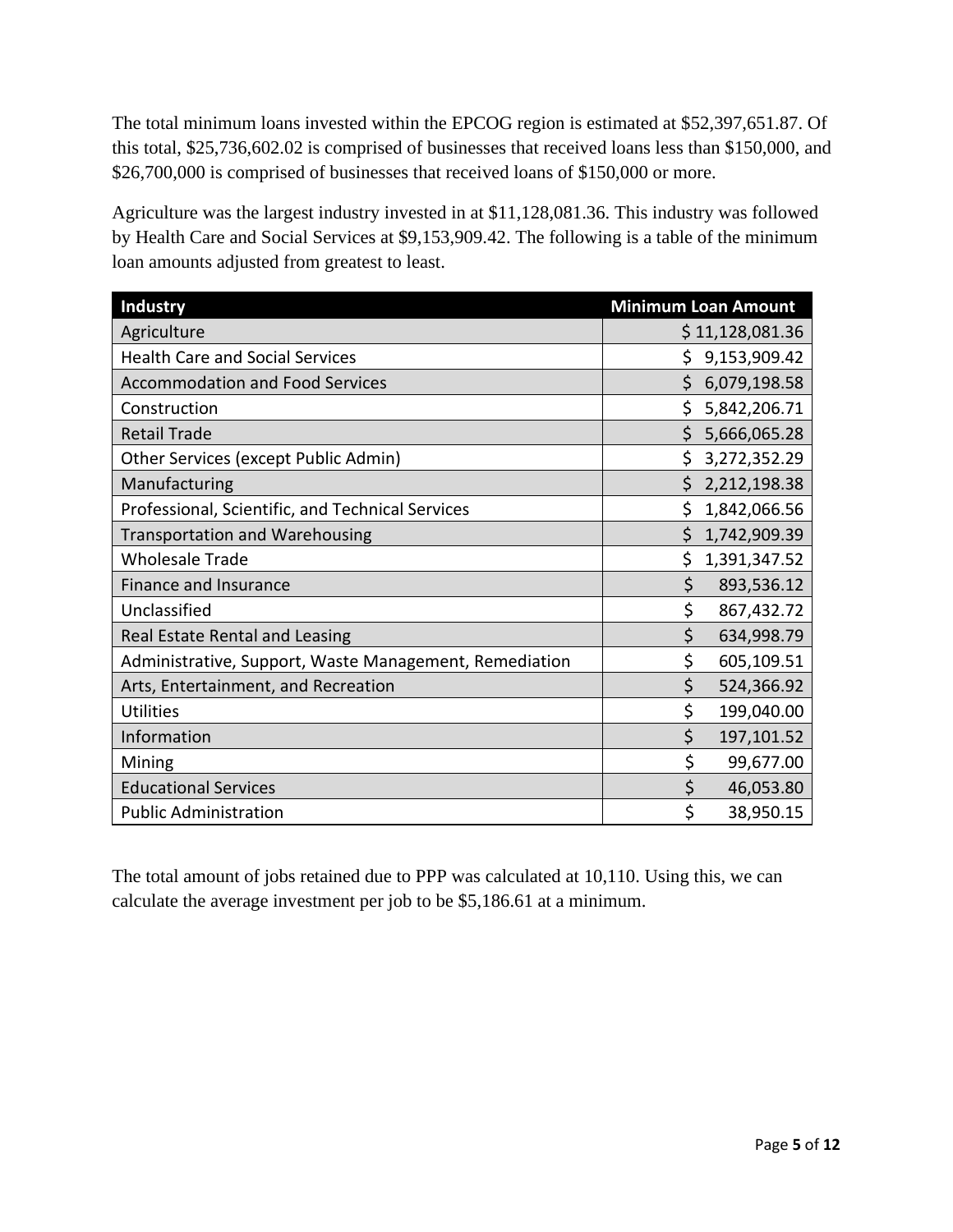#### <span id="page-6-0"></span>Industry Maximum PPP Investments



Fig.2: This is an illustration of the total minimum loan amounts per industry in the EPCOG region. Agriculture makes up the most with \$24,028,081.36 followed by Health Care and Social Services at \$17,203,909.42.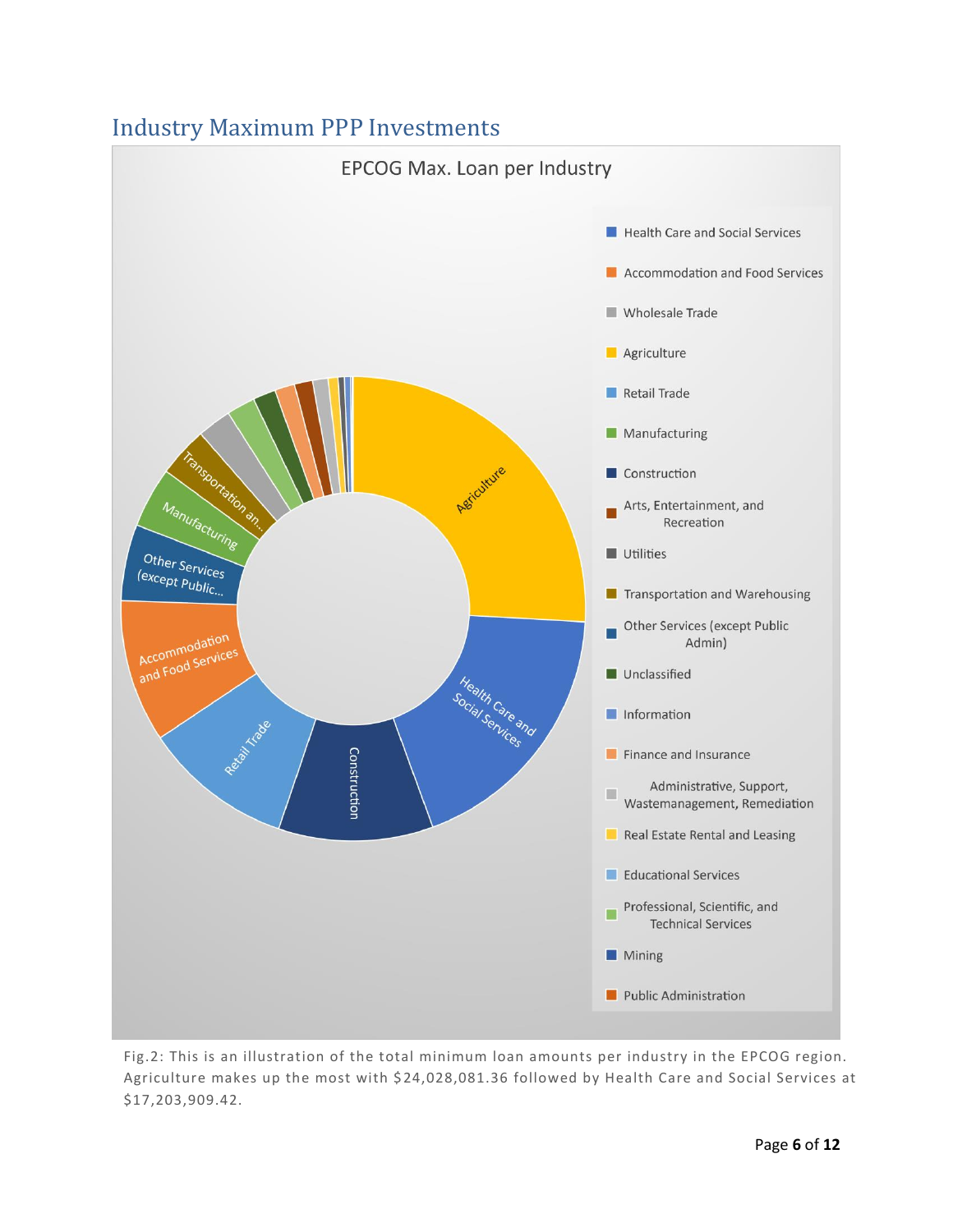The total maximum loans invested within the EPCOG region is estimated at \$92,786,602.02. Of this total, \$25,736,602.02 is comprised of businesses that received loans less than \$150,000, and \$67,050,000 is comprised of businesses that received loans \$150,000 or more.

Agriculture was the largest industry invested in at \$24,028,081.36. This industry was followed by Health Care and Social Services at \$17,203,309.42. The following is a table of the minimum loan amounts adjusted from greatest to least.

| Industry                                               | <b>Maximum Loan Amount</b> |
|--------------------------------------------------------|----------------------------|
| Agriculture                                            | \$24,028,081.36            |
| <b>Health Care and Social Services</b>                 | \$17,203,909.42            |
| Construction                                           | \$<br>9,992,206.71         |
| <b>Retail Trade</b>                                    | \$9,666,065.28             |
| <b>Accommodation and Food Services</b>                 | \$<br>9,229,198.58         |
| Other Services (except Public Admin)                   | Ś.<br>4,922,352.29         |
| Manufacturing                                          | \$<br>3,912,198.38         |
| <b>Transportation and Warehousing</b>                  | \$<br>3,242,909.39         |
| <b>Wholesale Trade</b>                                 | \$2,191,347.52             |
| Professional, Scientific, and Technical Services       | \$<br>1,842,066.56         |
| Unclassified                                           | \$<br>1,467,432.72         |
| Finance and Insurance                                  | \$<br>1,293,536.12         |
| Arts, Entertainment, and Recreation                    | Ś.<br>1,174,366.92         |
| Administrative, Support, Waste Management, Remediation | \$<br>1,005,109.51         |
| Real Estate Rental and Leasing                         | \$<br>634,998.79           |
| <b>Utilities</b>                                       | \$<br>399,040.00           |
| Information                                            | \$<br>397,101.52           |
| Mining                                                 | \$<br>99,677.00            |
| <b>Educational Services</b>                            | \$<br>46,053.80            |
| <b>Public Administration</b>                           | \$<br>38,950.15            |

The total amount of jobs retained due to PPP was calculated at 10,110. Using this, we can calculate the average investment per job to be \$9,177.71 at a maximum.

#### <span id="page-7-0"></span>Jobs Retained

As part of the reporting of PPP, businesses provide the number of jobs retained due to their PPP loan. The total number of jobs retained in the region totals to 10,110. Most jobs retained are in the Accommodation and Food Services industry at 2,101 jobs. This was followed closely by the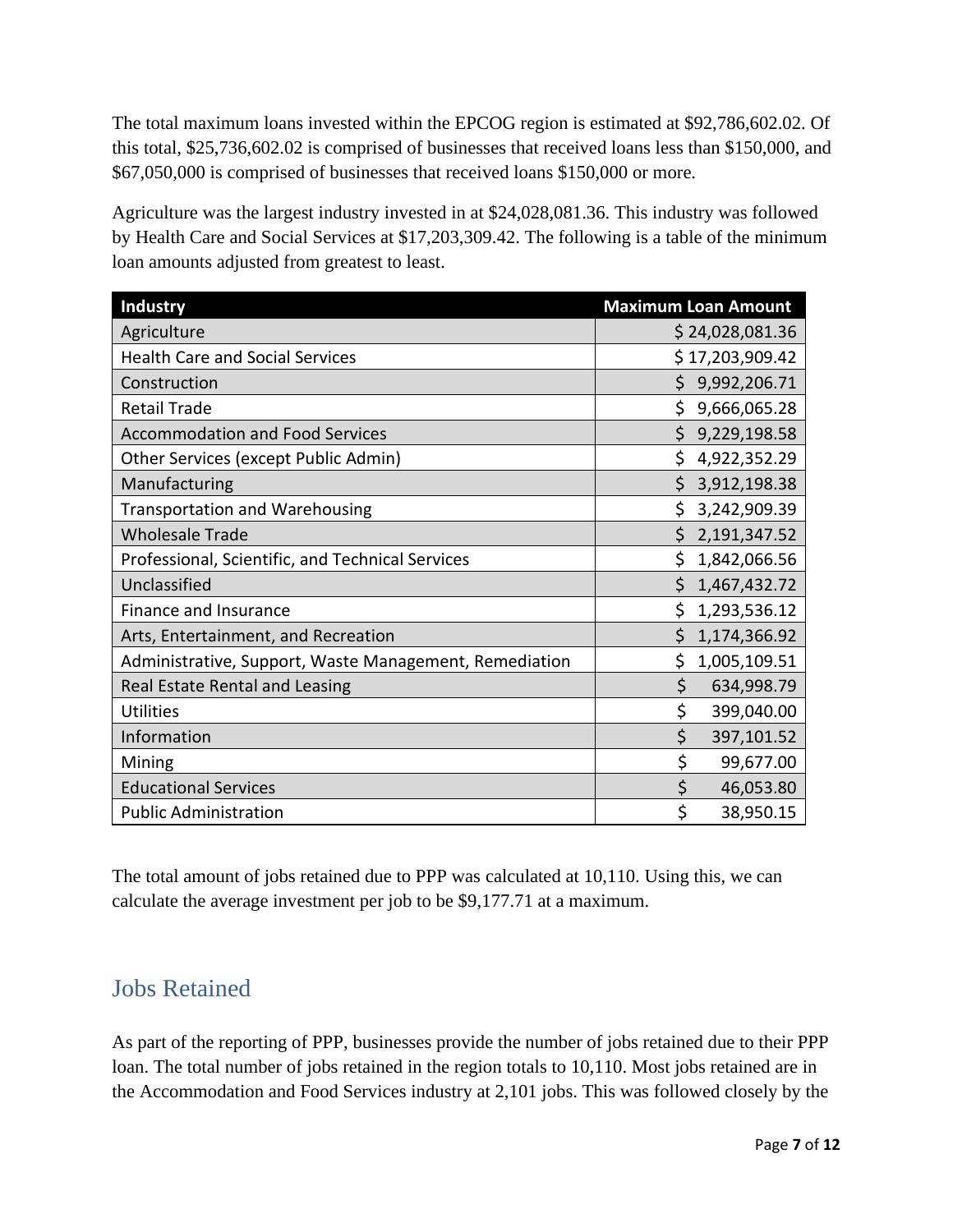Health Care and Social Services and Agriculture industries at 1,861 and 1,800, respectively. Of the 10,110 jobs retained, 4,983 were from businesses that received loans less than \$150,000, and 5,127 from businesses that received a loan of \$150,000 or more.



Fig.3: This illustration shows the total general composite of jobs per industry. The greatest is Accommodation and Food Services at 2,101 jobs and the least is Public Administration at 7 jobs.

The following is a table showing the total number of jobs per industry that were retained due to the PPP loans: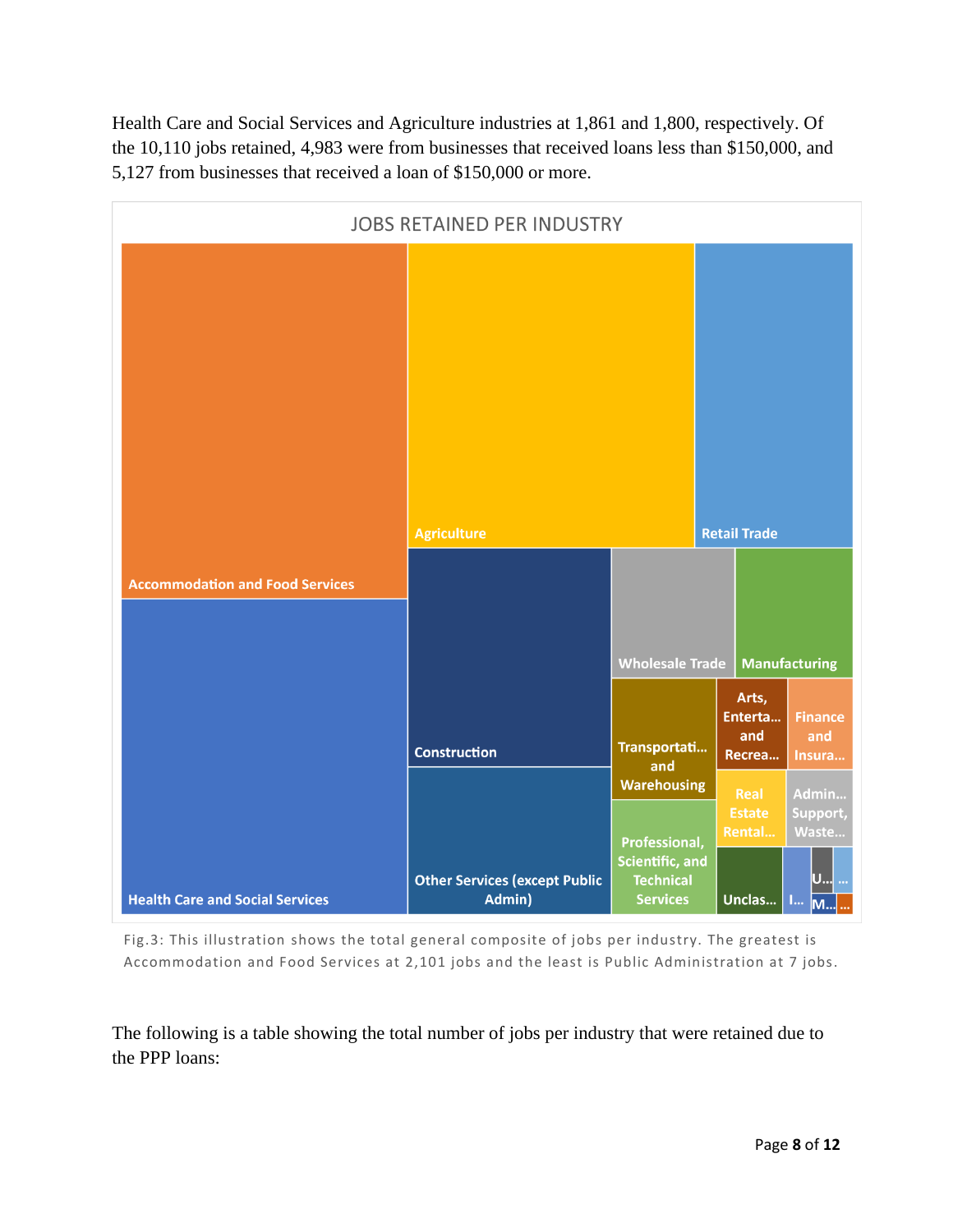| Industry                                               | Jobs |
|--------------------------------------------------------|------|
| <b>Accommodation and Food Services</b>                 | 2101 |
| <b>Health Care and Social Services</b>                 | 1861 |
| Agriculture                                            | 1800 |
| <b>Retail Trade</b>                                    | 993  |
| Construction                                           | 917  |
| Other Services (except Public Admin)                   | 617  |
| <b>Wholesale Trade</b>                                 | 331  |
| Manufacturing                                          | 316  |
| <b>Transportation and Warehousing</b>                  | 263  |
| Professional, Scientific, and Technical Services       | 248  |
| Arts, Entertainment, and Recreation                    | 134  |
| Finance and Insurance                                  | 123  |
| Real Estate Rental and Leasing                         | 110  |
| Administrative, Support, Waste Management, Remediation | 106  |
| Unclassified                                           | 92   |
| Information                                            | 40   |
| <b>Utilities</b>                                       | 21   |
| <b>Educational Services</b>                            | 19   |
| Mining                                                 | 11   |
| <b>Public Administration</b>                           | 7    |

#### <span id="page-9-0"></span>Jobs and Businesses

This following section will go over the general jobs that were retained per business. The total amount of businesses that received PPP loans is 910. The majority of total businesses that benefited from the PPP loans were those from the Agriculture industry.

The following is a table showing the number of businesses that received PPP per industry from greatest to least: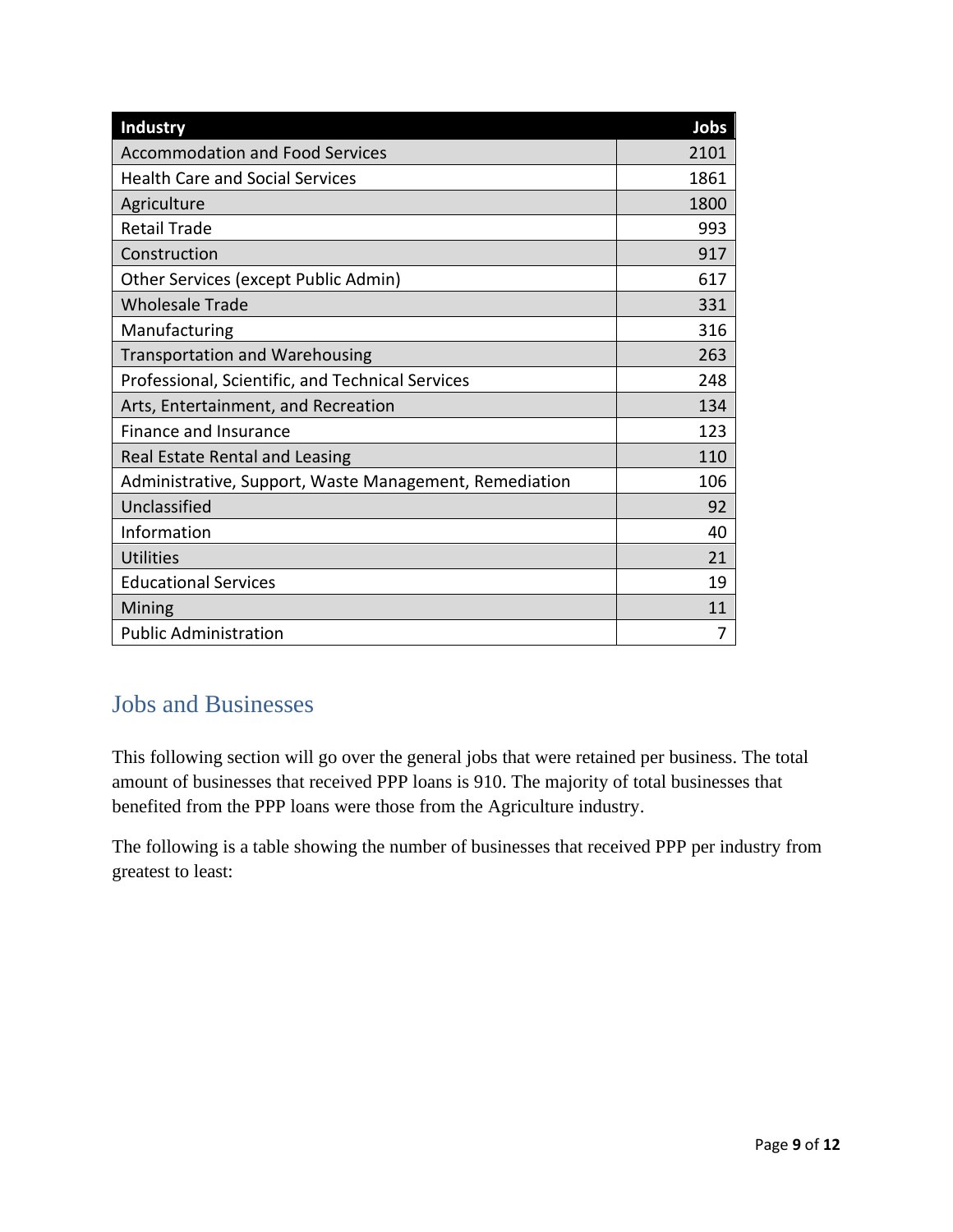| <b>Industry</b>                                        | <b>Number of Businesses</b> |
|--------------------------------------------------------|-----------------------------|
| Agriculture                                            | 145                         |
| <b>Accommodation and Food Services</b>                 | 113                         |
| Construction                                           | 103                         |
| Other Services (except Public Admin)                   | 100                         |
| <b>Retail Trade</b>                                    | 92                          |
| <b>Health Care and Social Services</b>                 | 74                          |
| Professional, Scientific, and Technical Services       | 67                          |
| <b>Transportation and Warehousing</b>                  | 38                          |
| Manufacturing                                          | 30                          |
| Real Estate Rental and Leasing                         | 27                          |
| <b>Finance and Insurance</b>                           | 25                          |
| <b>Wholesale Trade</b>                                 | 23                          |
| Administrative, Support, Waste Management, Remediation | 22                          |
| Arts, Entertainment, and Recreation                    | 15                          |
| Unclassified                                           | 15                          |
| Information                                            | 8                           |
| <b>Educational Services</b>                            | 5                           |
| <b>Utilities</b>                                       | 3                           |
| Mining                                                 | 3                           |
| <b>Public Administration</b>                           | $\overline{2}$              |

Considering the number of jobs retained and businesses that received PPP, we can estimate how many jobs were retained per business. Using this calculation, we get an average of 11.1 jobs retained per business, with the most being in the Health Care and Social Services industry at 25.1 jobs per business. The least amount of jobs per business is the Public Administration industry at 3.5 jobs per business.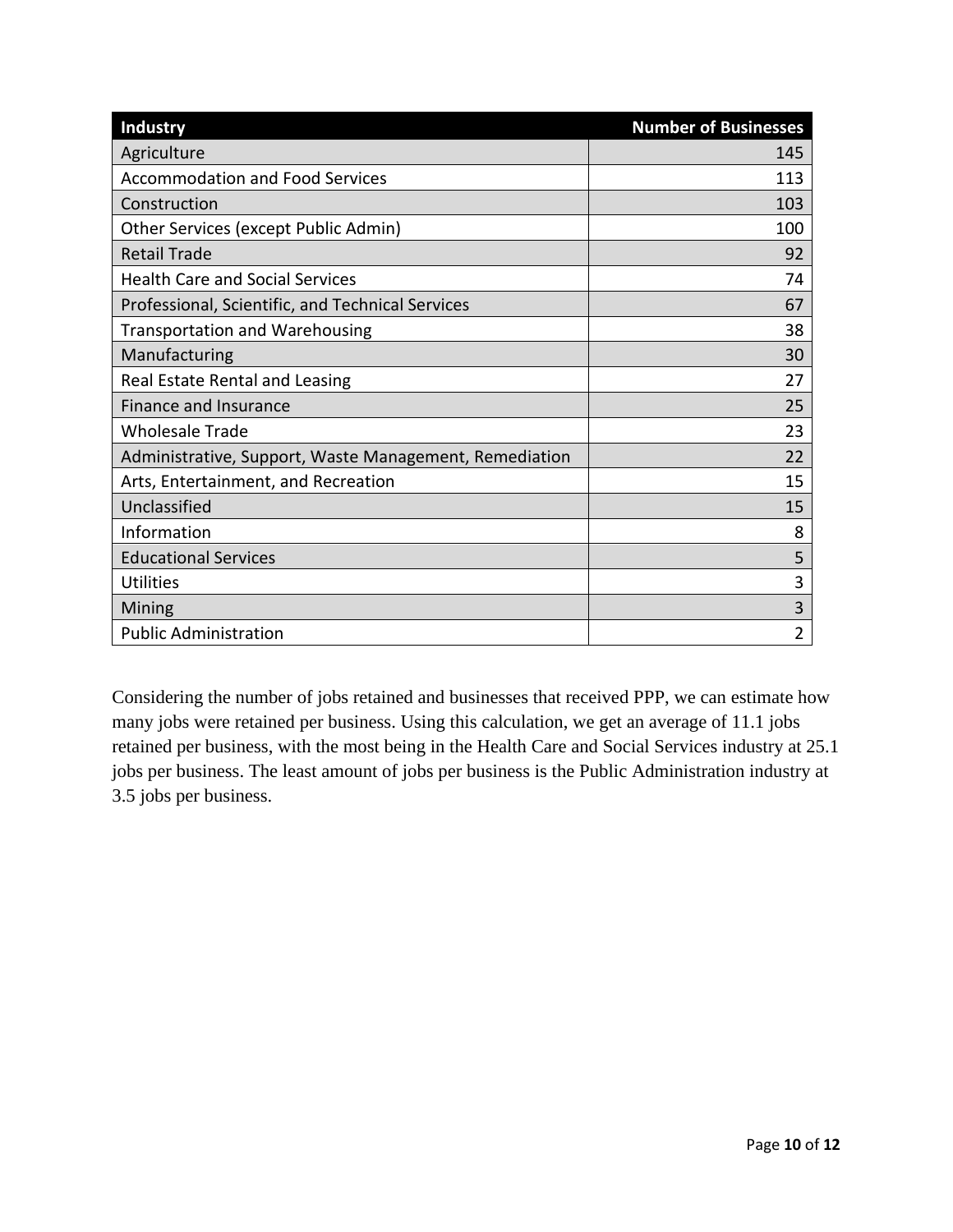

Fig.4: This illustration shows the jobs per business from greatest to least.

Understanding that the Health Care and Social Services produced the most jobs retained per PPP recipient, this could imply that each business in this industry on average employs a greater number of employees. It can also be assumed that the businesses that retained more jobs per business were businesses that could have faced some of the largest losses in employment were it not for the PPP to assist.